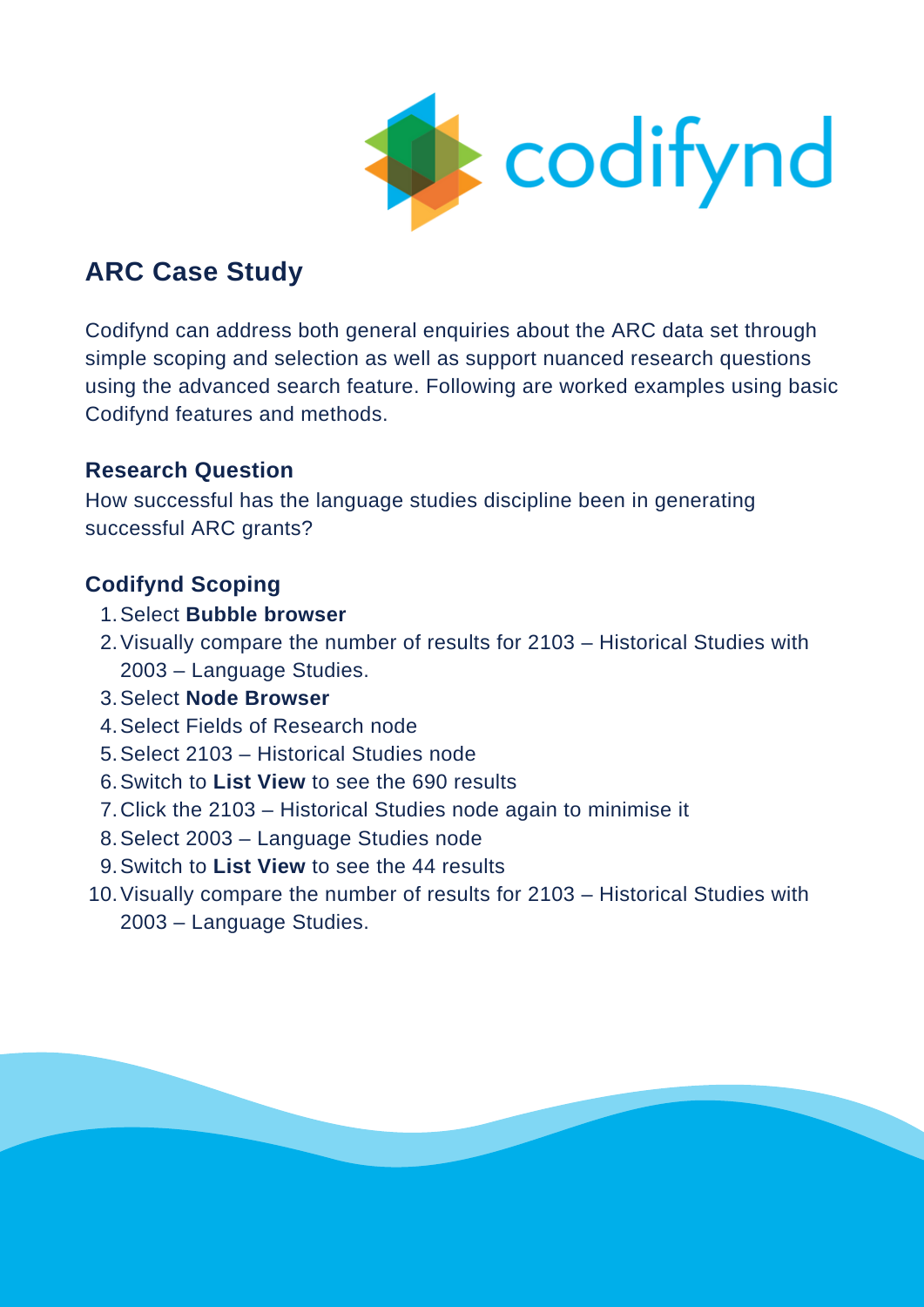

#### **Research Question**

What are the relationships between history and language, language and culture and history and culture and within the language studies discipline?

## **Codifynd Scoping and Selection**

- 1. Select **Node Browser**
- 2. Select Fields of Research node
- Select 2003 Language Studies node 3.
- Toggle **Select Multiple Thematics** 4.
- Select Language and Culture themes (Hint: Search for them if you don't 5. immediately spot them!)
- Select **Overlapping results** 6.
- 7. Examine the results and the projects in which these themes overlap
- Repeat this process for the to observe the overlaps (or absence of them) 8. between Language and History themes and History and Culture themes.

## **Research Question**

How has the 'digital' been positioned in ARC projects within language studies and linguistics?

#### **Codifynd Advanced Search**

- 1. Select Advanced Search
- 2. Select **Structure** tab
- Select Field of Research 3.